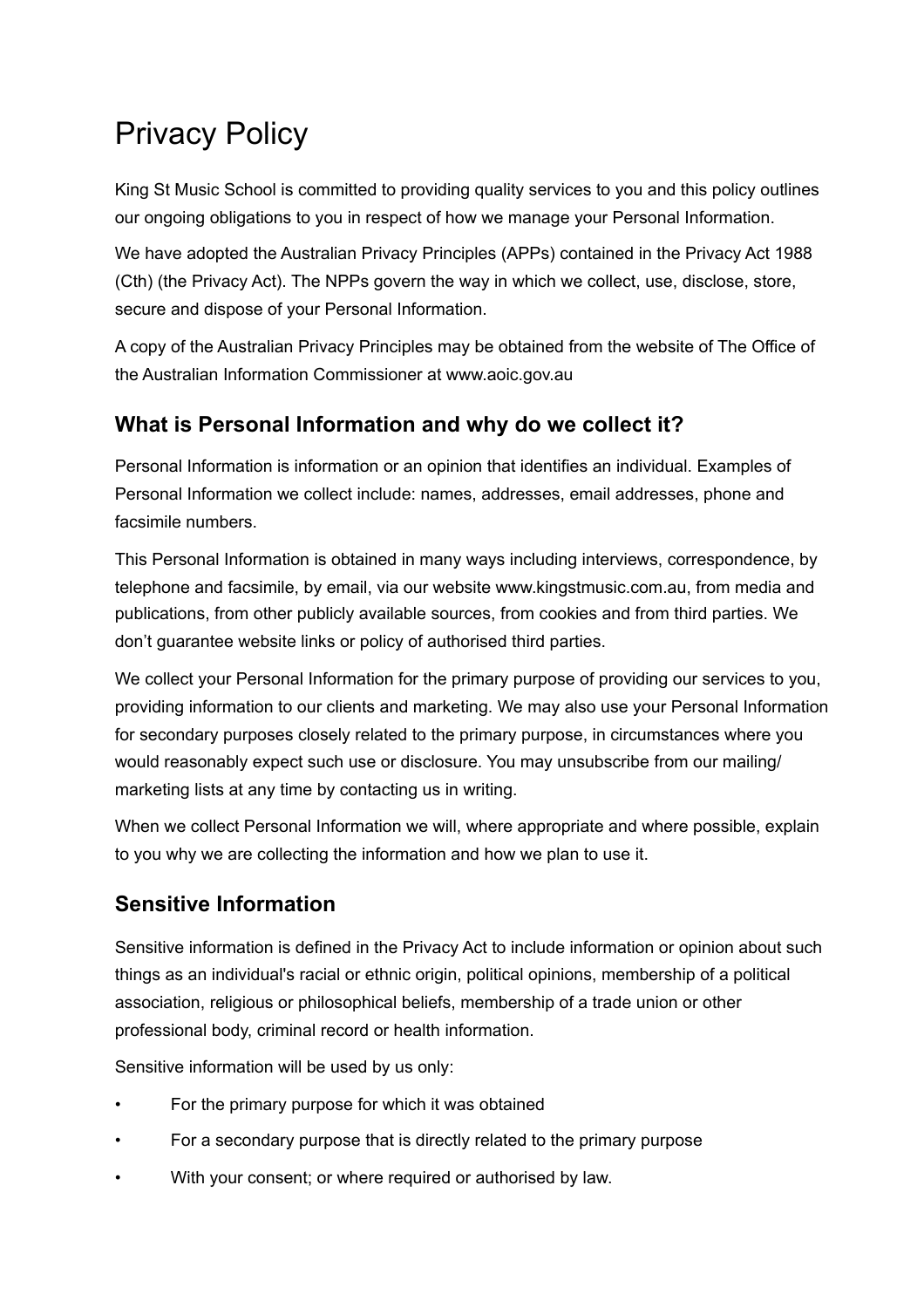# **Third Parties**

Where reasonable and practicable to do so, we will collect your Personal Information only from you. However, in some circumstances we may be provided with information by third parties. In such a case we will take reasonable steps to ensure that you are made aware of the information provided to us by the third party.

#### **Disclosure of Personal Information**

Your Personal Information may be disclosed in a number of circumstances including the following:

- Third parties where you consent to the use or disclosure; and
- Where required or authorised by law.

#### **Security of Personal Information**

Your Personal Information is stored in a manner that reasonably protects it from misuse and loss and from unauthorised access, modification or disclosure.

When your Personal Information is no longer needed for the purpose for which it was obtained, we will take reasonable steps to destroy or permanently de-identify your Personal Information. However, most of the Personal Information is or will be stored in client files which will be kept by us for a minimum of 7 years.

#### **Access to your Personal Information**

You may access the Personal Information we hold about you and to update and/or correct it, subject to certain exceptions. If you wish to access your Personal Information, please contact us in writing.

King St Music School will not charge any fee for your access request, but may charge an administrative fee for providing a copy of your Personal Information.

In order to protect your Personal Information we may require identification from you before releasing the requested information.

#### **Maintaining the Quality of your Personal Information**

It is an important to us that your Personal Information is up to date. We will take reasonable steps to make sure that your Personal Information is accurate, complete and up-to-date. If you find that the information we have is not up to date or is inaccurate, please advise us as soon as practicable so we can update our records and ensure we can continue to provide quality services to you.